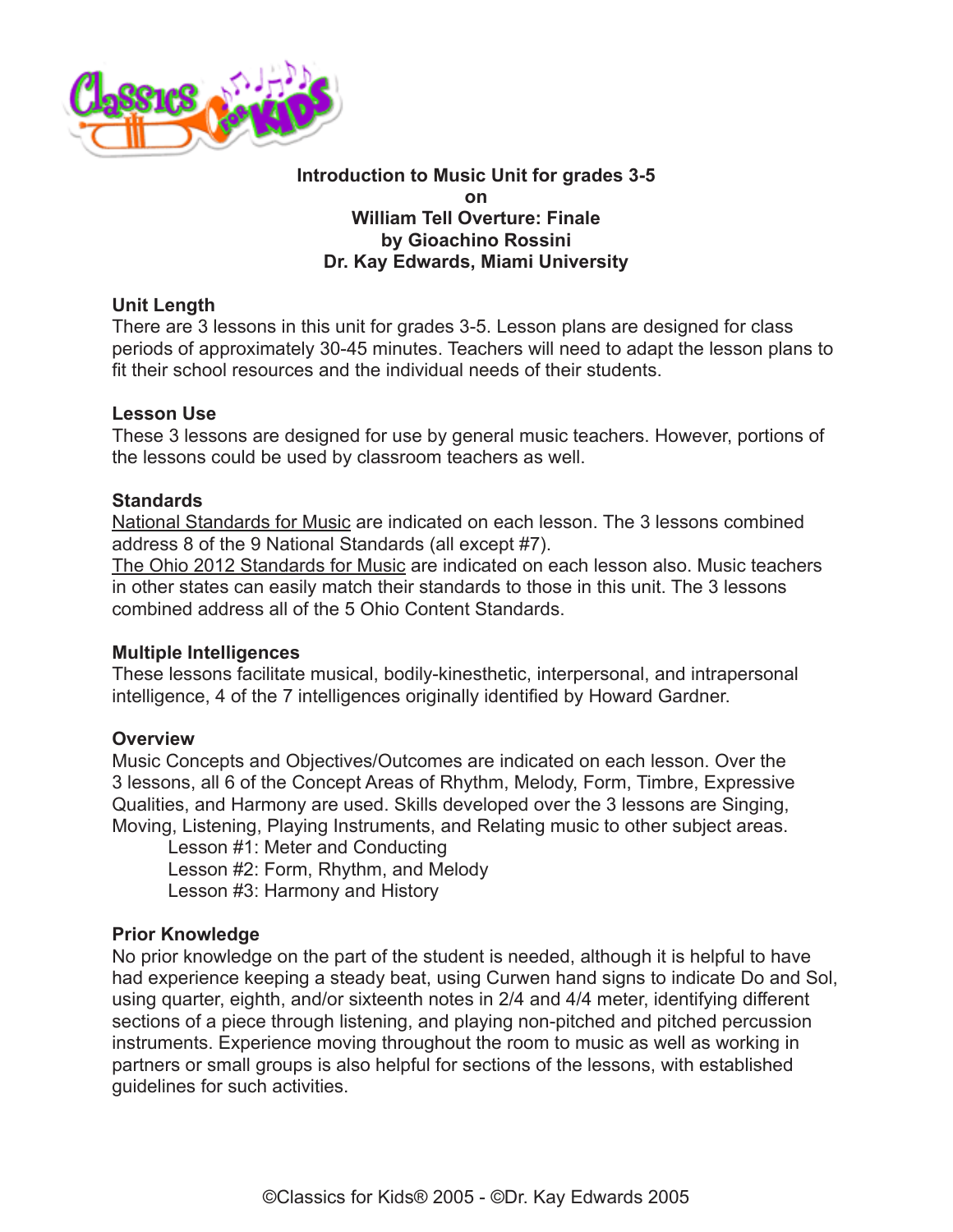

# **Materials and Equipment**

Each lesson indicates the required materials and equipment. Whenever playing a recording, it is important to have a high-quality sound system and use a high-quality recording. The [Classics for Kids CD](https://secure2.convio.net/cpr/site/Ecommerce/390168608?VIEW_PRODUCT=true&product_id=1080&store_id=1101) or [Classics for Kids website](http://www.classicsforkids.com) can be very helpful in this regard! Special note: Our recording of this work begins with the flute introduction to the English horn in the pastoral section, followed by the famous trumpet fanfare; it does not start with the very beginning of the overture. If using another recording, you will need to cue it to the appropriate starting place.

### **Instructional Plans (Lesson Plans)**

Each lesson plan has been designed specifically for the grade 3-5 age group, although music teachers may have to adapt portions of each plan. The plans have been "teachertested" and are easy-to-follow, set up in a format similar to many music series textbooks. Step-by-step guidelines are given under the "Sequence" portion of each lesson.

### **Supplementary Materials**

Each lesson includes teacher resource materials. By clicking on the highlighted, underlined link at that point of the lesson plan, you can read the handout with Adobe Acrobat Reader and print it out for use in your classroom. You may wish to make an overhead transparency in addition to student copies.

#### **Assessment/Evaluation**

Assessment strategies are included with each lesson. For grades 3-5, simple guidelines are included from which to develop criteria and rubrics tied to the specific objective/ outcome of each lesson. Teachers may find it helpful to collect assessment on individual students over longer periods of time, assessing perhaps 8 students during each class, or whatever is practical to maximize instructional time for children to be actively involved.

#### **Extensions**

Each lesson includes strategies for extending the lesson either that same day or on a separate day. Teachers may devise their own lesson extensions as they take advantage of the "teachable moments" that occur in their classrooms!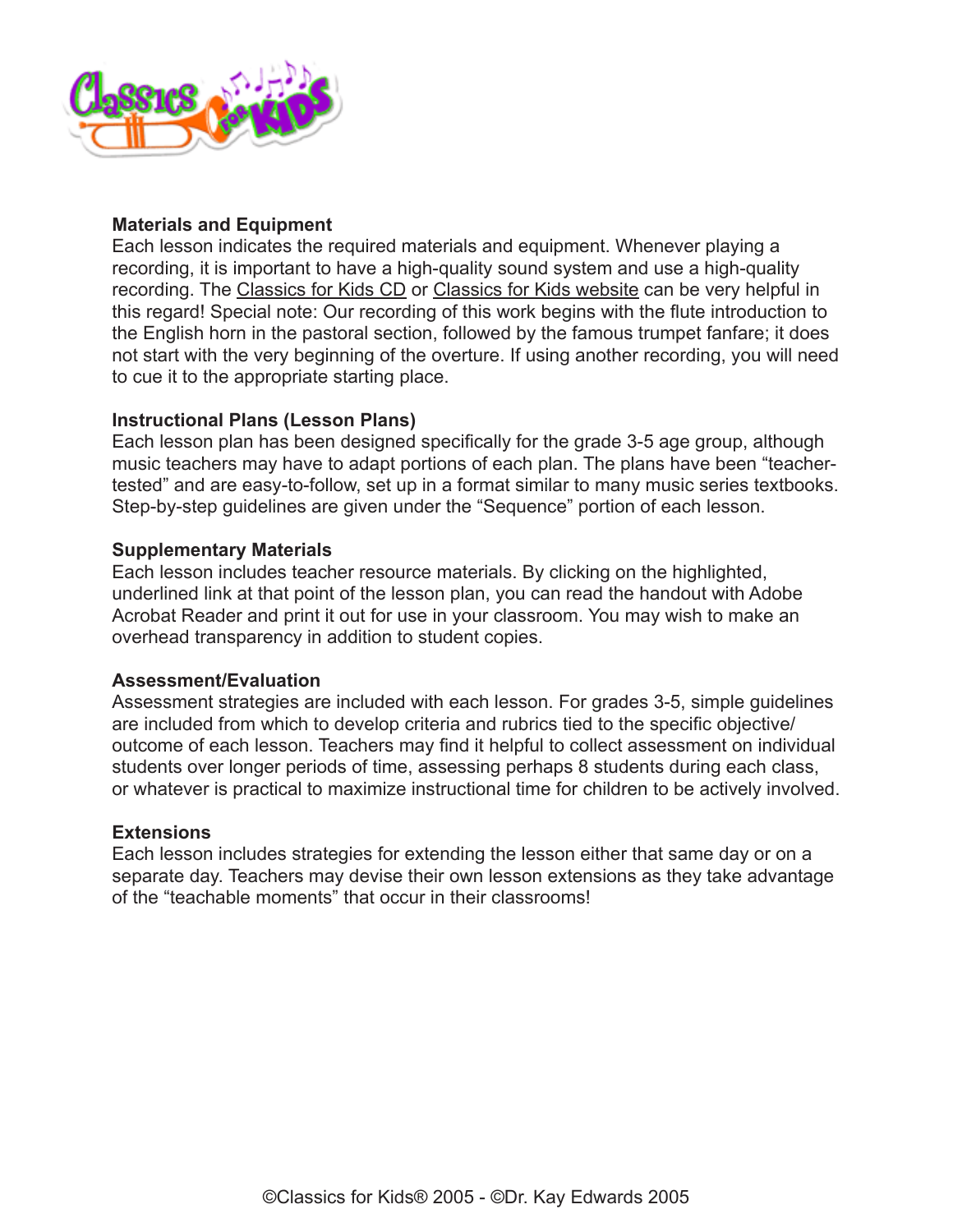

**RHYTHM (Meter) MOVING, LISTENING grades 3-5**

# **Lesson Plan #1: Meter and Conducting**

**National Std. #6:** Listening to, analyzing, and describing music. **National Std. #2:** Performing on instruments, alone and with others, a varied repertoire of music.

### **Ohio Standards:**

- Historical, Cultural and Social Contexts. (Identify, listen and respond to music of different composers.)
- Creative Expression and Communication. (Develop expressive qualities in performance; identify and demonstrate 2/4, 3/4, and 4/4 time; perform alone and with a group a varied repertoire on various instruments; respond appropriately to the cues of a conductor; play, alone and with others, a variety of classroom instruments with proper technique.)
- Analyzing and Responding. (Identify tempo and meter; identify how elements of music communicate ideas or moods; develop personal preferences.)
- Valuing Music/Aesthetic Reflection. (Respond physically, emotionally and/or intellectually to a variety of age-appropriate music; develop criteria for reflecting on their performance and the performance of others; discuss and evaluate individual and group music performance.)
- Connections, Relationships, and Applications. (Discuss that some people write music, direct music, and/or perform music as jobs; describe roles of musicians in various music settings.)

# **Multiple Intelligences:**

Musical, Bodily-Kinesthetic, Interpersonal, Intrapersonal

**Concept:** Music can have beats that are organized in 2s or 3s (or 4s–see Extension); conductors have specific beat patterns for these meters.

**Objective/Outcome:** Students will listen and respond with body movements and conducting gestures to a selection with two contrasting sections and meters. Students will be familiar with a specific piece of programmatic classical music. **Materials:**

- recording of William Tell Overture: Finale by Gioachino Rossini (available on the [Classics for Kids CD](https://secure2.convio.net/cpr/site/Ecommerce/390168608?VIEW_PRODUCT=true&product_id=1080&store_id=1101) or the [Classics for Kids](http://www.classicsforkids.com) website)
- [conducting gestures](http://www.classicsforkids.com/downloads/rossini/ConductingGestures.pdf)
- [conducting gesture for 4](http://www.classicsforkids.com/teachers/lessonplans/pdfs/rossini/ConductingGestureinFour4.pdf)
- [Conducting Visual in 3](http://www.classicsforkids.com/downloads/rossini/MeterVisualin3.pdf)
- tennis balls or other small balls (1 for every 2 students)
- mallets, rhythm sticks, or new pencils to use as batons
- hand drums (1 for every 4 students if possible)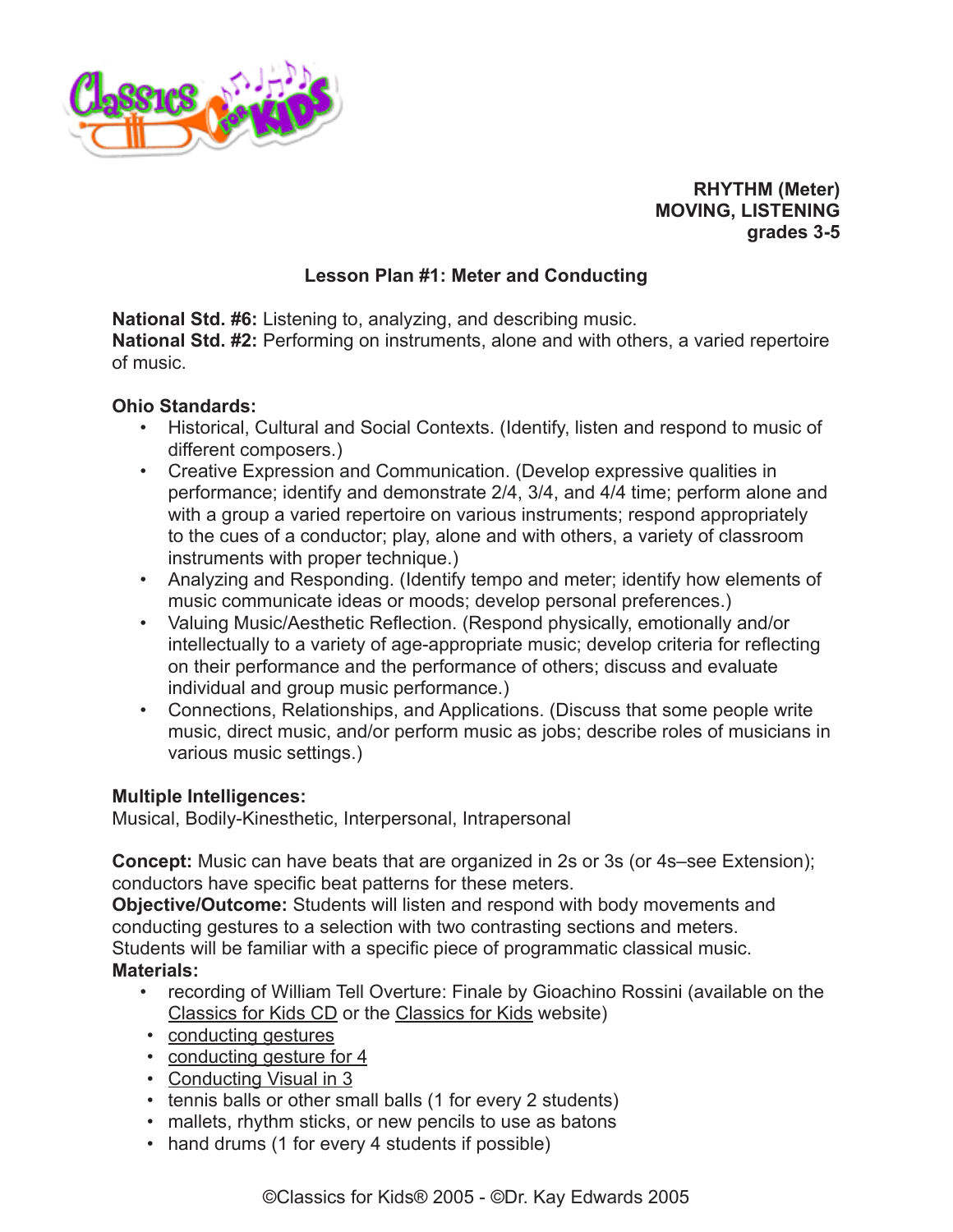

#### **Sequence:**

1. Begin by saying the word "digest" as first "DI-gest," then as "di-GEST." Ask students what is different (which syllable is accented). Tell them that music can have accents, too, and that the way beats are grouped in music can have its own natural accents; tell them that an accent is "a strong beat that sticks out."

2. While seated in a circle on the floor or in chairs, ask students to pat their thighs (patsch) on the strong beats that you play and use a softer two-finger clap on the weak beats that you play; "see if you can figure out my pattern." Using the piano or a drum, play a repeated pattern of 1-2, 1-2, 1-2, 1-2 while monitoring students to see if their movement corresponds with pat-clap, pat-clap, pat-clap, pat-clap. If you wish, you could play a simple piece on piano that moves in 2s (such as "Twinkle, Twinkle") as the students do the pattern.

3. Tell students to change their pattern to make it work if they hear a new pattern of beats. Change your pattern to 1-2-3, 1-2-3 and see if any students adjust their pattern to pat-clap-clap, pat-clap-clap, or some other pattern of 3s such as pat-clap-snap, patclap-snap. If you wish, you could play a simple piece on piano that moves in 3s (such as "The More We Get Together" or "America") or, change "Twinkle, Twinkle" into a pattern of 3s rather than its usual 2s. Play a game of "quick-change" by switching back and forth between 2s and 3s; monitor students' responses. Tell the class that in both patterns beat 1 is called the downbeat and the other beat(s) are called the upbeat(s).

4. Similarly, now have students find their own space for whole body movement scattered about the room. Remind students about your rules or expectations regarding movement in the classroom. Invite them to step forward on each strong beat you play and clap their hands with a soft two-finger clap on each weak beat you play. Using the piano or a drum, play a repeated pattern of 1-2, 1-2, 1-2, 1-2 while monitoring students to see if their movement corresponds with step-clap, step-clap, step-clap, step-clap. If you wish, you could again play a simple piece on piano that moves in 2s (such as "Twinkle, Twinkle") as the students move. [Another variation of movement for 2s is a type of "whole body conducting." As students step on beat 1, have them stretch out both arms down towards the floor at less than a 45-degree angle, then "swoop" their arms up above their head for beat 2. Consult [conducting gestures](http://www.classicsforkids.com/downloads/rossini/ConductingGestures.pdf) teacher resource for pattern of 2 if needed.]

5. Tell students to change their pattern to make it work if they hear a new pattern of beats. Change your pattern to 1-2-3, 1-2-3 and see if any students adjust their pattern to be step-clap-clap, step-clap-clap, or some other pattern of 3s. Again, play a game of "quick-change" and check for understanding (see Assessment section). [If you are using the "whole body conducting," while stepping on beat 1 students can use move both arms down; extend arms out to sides for beat 2; extend arms above heads for beat 3. Consult [conducting gestures](http://www.classicsforkids.com/downloads/rossini/ConductingGestures.pdf) teacher resource for pattern of 3 if needed.]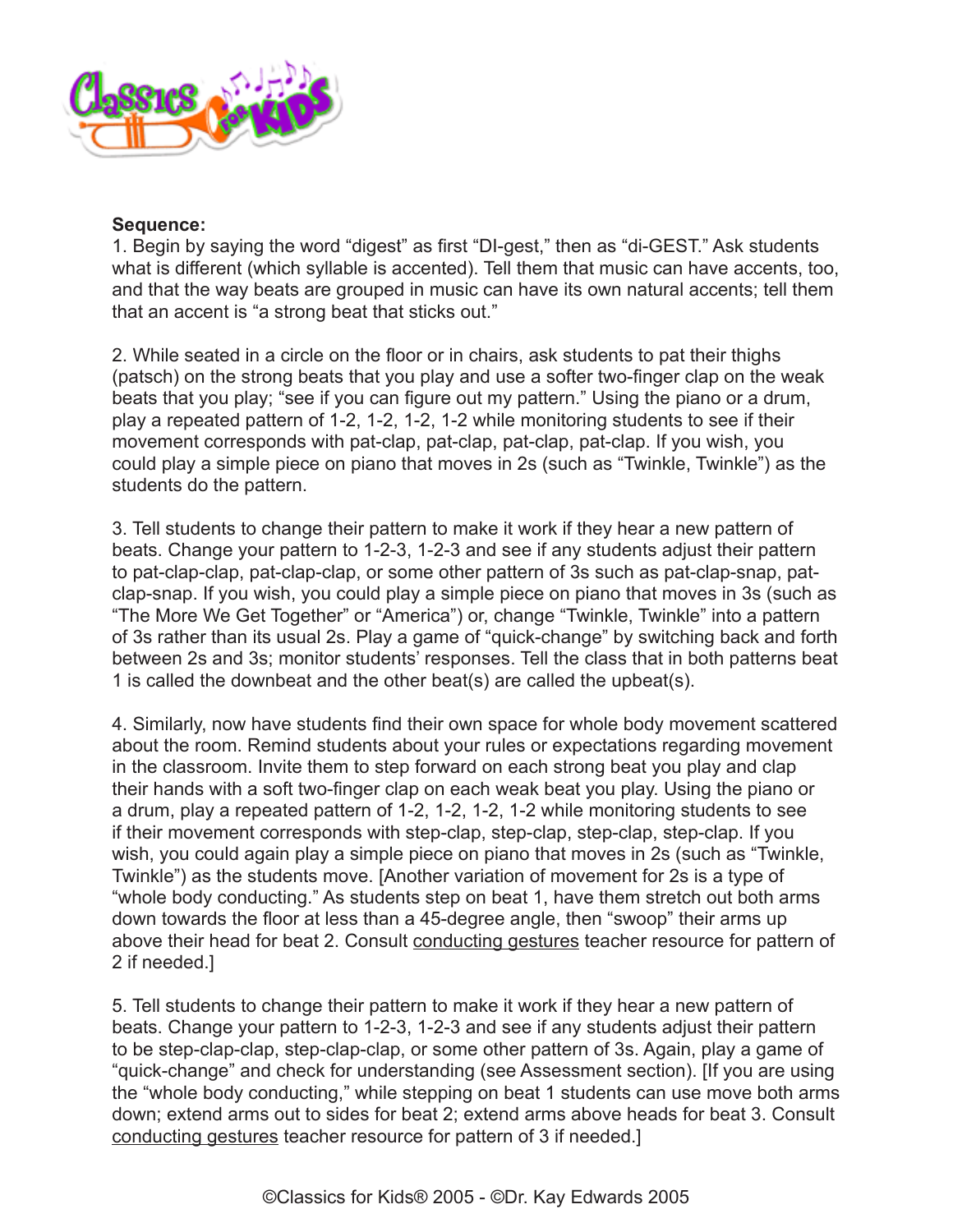

6. Now have students find a partner and sit across from that partner on the floor. Tell the class that now they will get to roll tennis balls with their partner. (Ask them what classroom rules we will need to have using this special item.) One partner rolls the tennis ball to the other on beat 1; the other partner stops the tennis ball on beat 2, then rolls it back on beat 1 as you play the piano, hand drum, or other instrument with 1-2, 1-2. Distribute tennis balls and play as students demonstrate 2s. Monitor student responses and give feedback as needed. Change your pattern to 1-2-3 and ask the class how they will need to roll the ball differently. (They will need to roll it slower so that the partner stops the ball on beat 3 then rolls it back on beat 1.)

7. Display the Conducting Visual in 3 to the class as an overhead transparency, noting the pattern of 3 superimposed over the flower to represent the pastoral, meadow-like first section of the music and the pattern of 2 next to the figure of the man riding a horse to represent the second, faster section of the music. Teach the class how to conduct a pattern of 2 and a pattern of 3. After monitoring for success, distribute single mallets, rhythm sticks, or new pencils for use as a conductor's baton, reminding students of safety rules if necessary. (Review the difference between a composer, who writes music, and a conductor, who leads the playing of music.)

8. Listen to the [recording of the beginning of William Tell Overture: Finale](http://www.classicsforkids.com/music/hearthemusic.php?id=21) on the Classics for Kids CD or website. Tap the slow, steady beat on a hand drum without any accents, asking students to figure out if the music moves in 2s or 3s. If they need help, lightly accent beat 1; the music moves in a slow 3 (this section is actually in 9/8). Have all students use their conducting pattern for 3s as they listen to the recording from 0:00- 2:54, then pause the recording.

9. Repeat this process, asking students to figure out if the music moves in 2s or 3s beginning the recording at 3:10 as you lightly tap the fast steady beat of this section on a hand drum. If they need help, lightly accent beat 1; the music moves in a fast 2. Have all students use their conducting pattern for 2s as they listen to the recording from 3:10- 5:18, or however long you choose.

10. [If time permits] Sitting back down, demonstrate how to show the pattern of 2s on a hand drum; use a downward sweeping motion with thumb for the downbeat and an upward movement with the other four fingers for the upbeat. After reviewing classroom rules regarding instruments if necessary, distribute hand drums (preferably 3 hand drums per group of 4 students). Have students take turns being conductor or players, with the players following the gestures of the conductor. Conductors may also use large gestures for playing loudly and small gestures for playing softly.

11. Have student conductors (see [conducting gestures](http://www.classicsforkids.com/downloads/rossini/ConductingGestures.pdf)). Have students check their answer by listening to the recording again.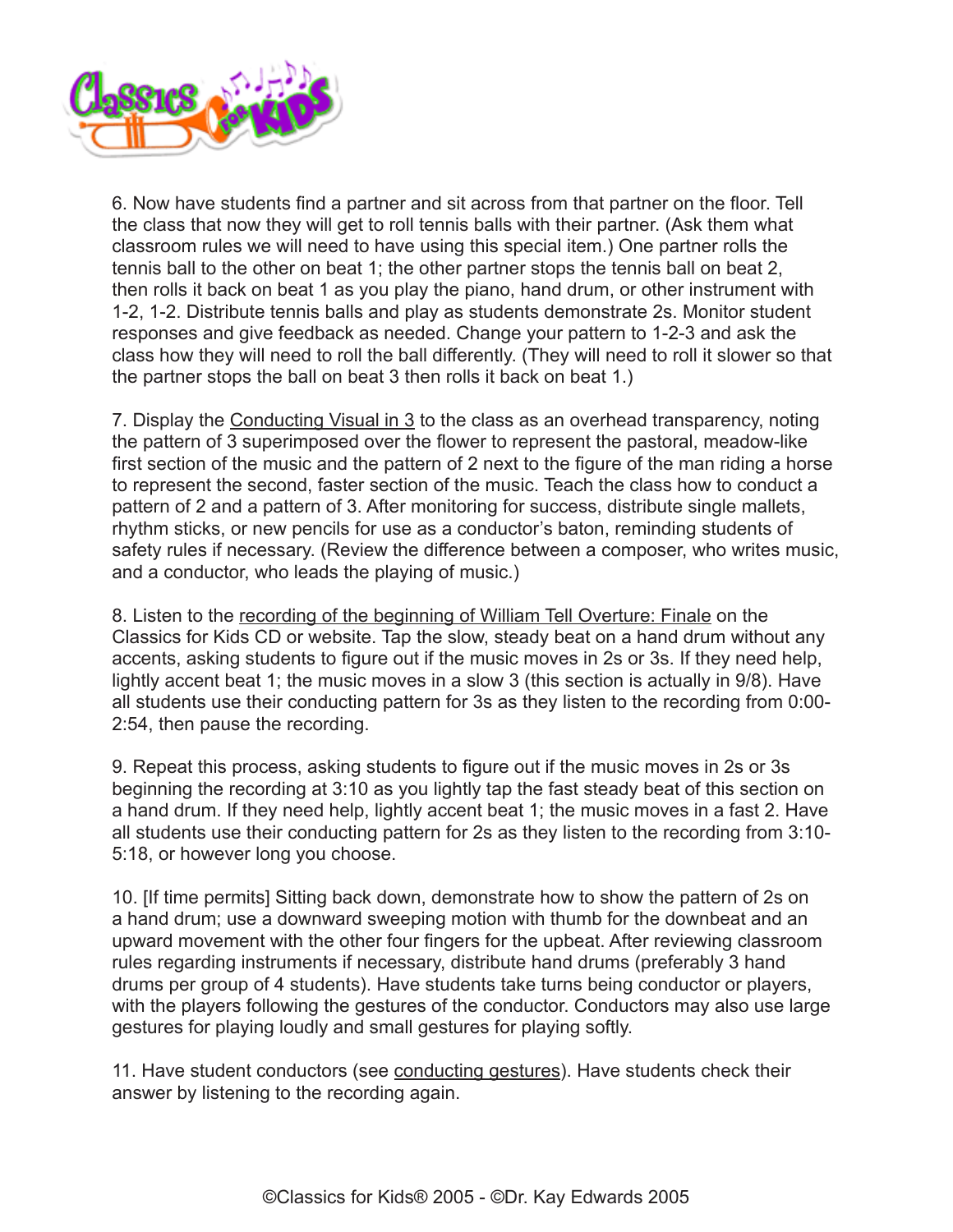

12. [Listen to the music](http://www.classicsforkids.com/music/hearthemusic.php?id=21) and conduct (first section, 3s; second section, 2s). Ask how many have heard this music before. Tell the class the title and composer.

13. If you wish, relate today's lesson in meter to time signatures 2/4 and 3/4.

### **Closure/Questions:**

What did we learn about today? (meter) What is meter?

(the way beats are grouped) What are some common ways that beats can be grouped? (in 2s or in 3s) What is a downbeat? (beat 1, the strongest beat) What is an accent? (a strong beat that "sticks out;" in today's lesson, we always used beat 1, but other accents could occur on any beat) What was the name of the famous piece we listened to and conducted today? ("William Tell Overture") What is the difference between a composer and a conductor? (a composer writes music and a conductor leads the playing of music)

# **Assessment/Evaluation:**

Also, throughout the lesson, check for understanding and demonstration of meter through movement and conducting, noting whether individual students were able to do so successfully "all of the time," " some of the time," or "not yet." Check playing technique for hand drums using a similar rubric. Involve the class in setting criteria for evaluation as well.

# **Extensions:**

- 1. Learn conducting gesture for 4 (see [conducting gesture for 4](http://www.classicsforkids.com/teachers/lessonplans/pdfs/rossini/ConductingGestureinFour4.pdf)); experiment with pattern of strong-weak-medium-weak. Relate to time signature of 4/4.
- 2. Spend more time working on how to show expression when conducting by using smaller gestures for soft and larger gestures for loud; add the left hand as well. View videotapes of famous male and female conductors; point out that Marin Alsop and Joann Faletta are women currently conducting the Baltimore and Buffalo Symphony Orchestras, respectively.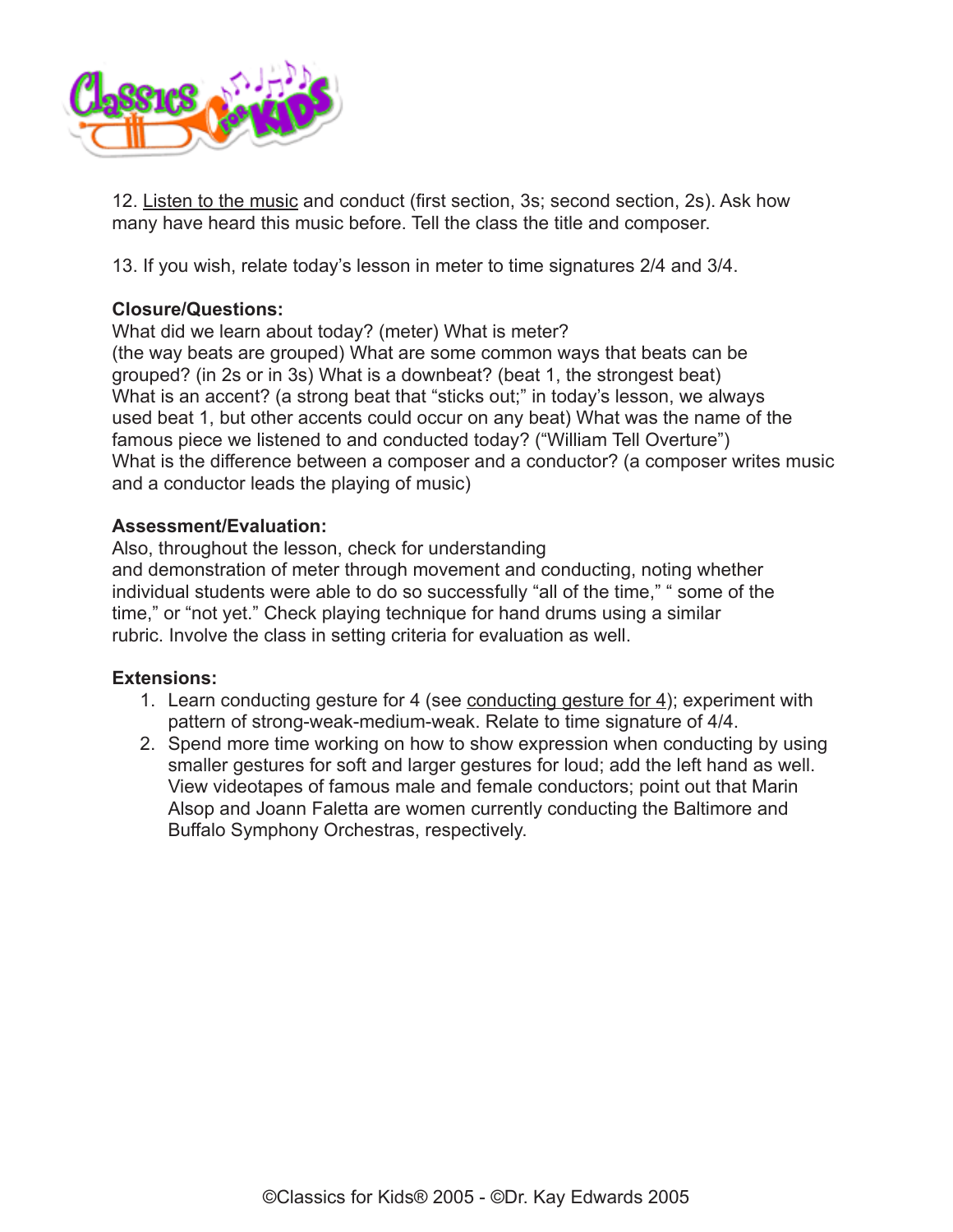

# **RHYTHM, MELODY, FORM, EXPRESSIVE QUALITIES LISTENING, PLAYING, SINGING, MOVING grades 3-5**

# **Lesson Plan #2: Form, Rhythm, and Melody**

**National Std. #6:** Listening to, analyzing, and describing music.

**National Std. #1:** Singing, alone and with others, a varied repertoire of music.

**National Std. #2:** Performing on instruments, alone and with others, a varied repertoire of music.

**National Std. #7:** Evaluating music and music performances.

**National Std. #8:** Understanding relationships between music, the other arts, and disciplines outside the arts.

# **Ohio Standards:**

- Historical, Cultural and Social Contexts. (Identify, listen and respond to music of different composers and from various historical periods.)
- Creative Expression and Communication. (Read, write and perform using traditional notation, sixteenth through whole notes; read, write and perform melodies in treble clef.)
- Analyzing and Responding. (Identify dynamics, form, tempo, meter, and tonality in various pieces of music; identify terms related to form; identify and demonstrate elements of music using developmentally appropriate vocabulary and music terms; identify and respond to simple music forms.)
- Valuing Music/Aesthetic Reflection. (Respond physically, emotionally and/or intellectually to a variety of age-appropriate music; develop criteria for reflecting on their performance and the performance of others; discuss and evaluate individual and group music performance.)
- Connections, Relationships and Applications. (Identify the use of similar elements in music and other art forms.)

# **Multiple Intelligences:**

Musical, Bodily-Kinesthetic, Interpersonal, Intrapersonal Concept: Most music has a form or structure that identifies each main section of the music. Four sixteenth notes are equal to one beat in 2/4 or 4/4 time; two sixteenth notes are equal to one eighth note in 2/4 or 4/4 time.

# **Objective/Outcome:**

Students will listen and respond with movement to a listening map and to a main theme's rhythm; students will play melody with correct rhythm on recorder, mallet instruments, or keyboard. Students will evaluate the class performance in musical terms.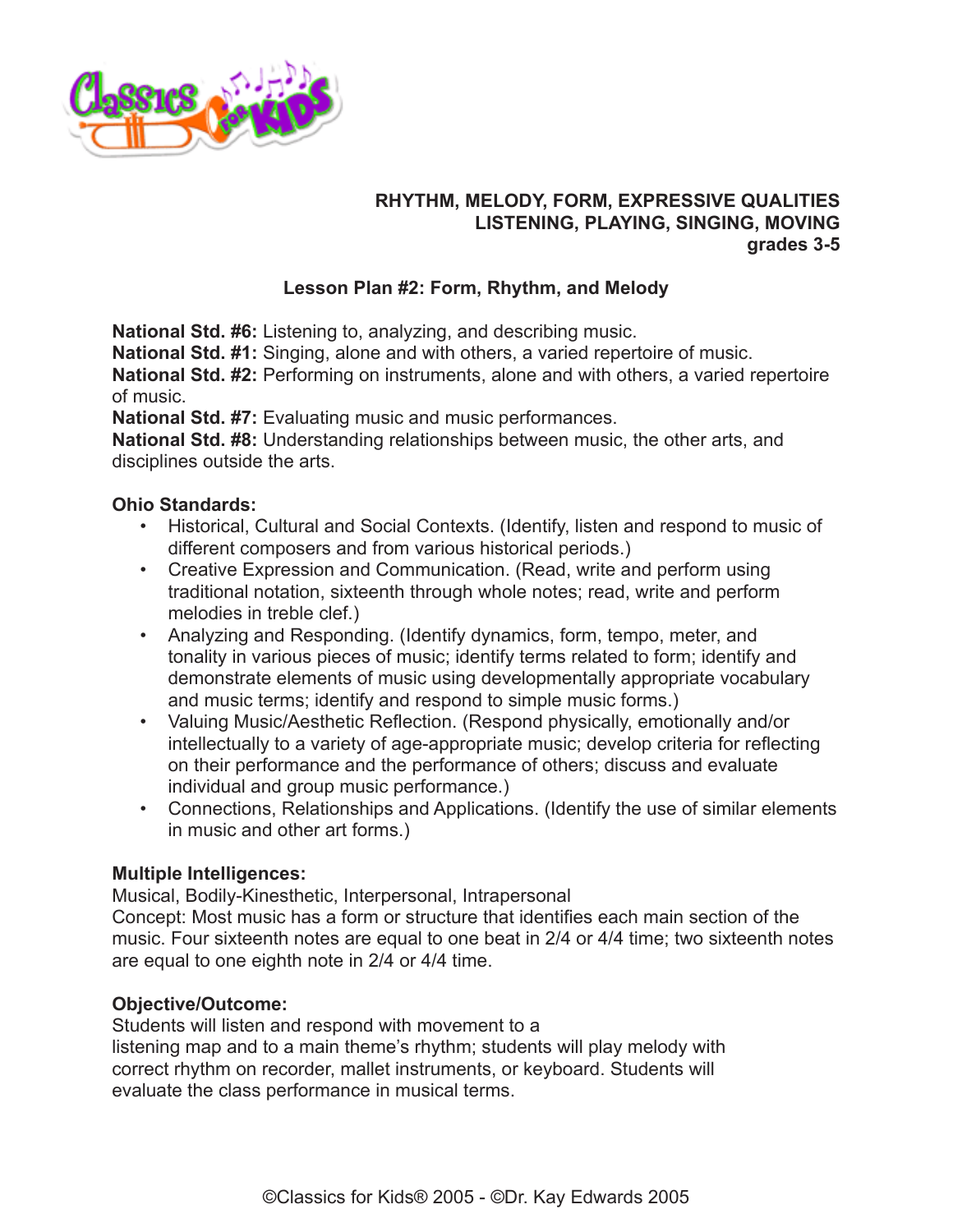

### **Materials:**

- [recording of William Tell Overture: Finale](http://www.classicsforkids.com/music/hearthemusic.php?id=21) by Gioachino Rossini (available on the [Classics for Kids CD](https://secure2.convio.net/cpr/site/Ecommerce/390168608?VIEW_PRODUCT=true&product_id=1080&store_id=1101) or the [Classics for Kids website](http://www.classicsforkids.com))
- [listening map of William Tell Overture: Finale](http://www.classicsforkids.com/downloads/rossini/WlmTellTapchart3-5.pdf) for grades 3-5 (3 pages)
- [Theme from William Tell Overture \(in G\)](http://www.classicsforkids.com/downloads/rossini/WlmTellforRecorder.pdf)
- [Theme from William Tell Overture with stick notation](http://www.classicsforkids.com/downloads/rossini/WlmTellStickNotation.pdf)
- [Paper Practice Xylophone with F#](http://www.classicsforkids.com/downloads/rossini/PaperXyloBasicandFs.pdf)
- recorders (fifth grade) or pitched instruments such as alto and soprano xylophones, glockenspiels, or chromatic bells (will need F#)

# **Sequence:**

1. Play approximately one minute of the [recording of Rossini's William Tell Overture:](http://www.classicsforkids.com/music/hearthemusic.php?id=21)  [Finale](http://www.classicsforkids.com/music/hearthemusic.php?id=21) beginning at 2:56 (the famous trumpet call or fanfare). If you wish, lead the class in keeping a steady beat as you listen using various levels of body movement. Ask how many students are familiar with this music; tell them its title and composer.

2. Display [listening map of William Tell Overture: Finale for grades 3-5](http://www.classicsforkids.com/downloads/rossini/WlmTellTapchart3-5.pdf). [Note that this map is 3 pages long. If you are using individual copies, you may wish to staple them along the top or spiral-bind them if possible.] Tell students that we will tap the quick beat of the music, one tap per picture. Demonstrate how to use the map. Have students follow the map with their fingers in the air if you are using a transparency (or on their individual paper copy).

3. Use the listening map with the recording. This may take several tries, but emphasize the fun aspect of "keeping up with the beat." You can help guide students by calling out the letters for the large sections of the form while listening and tapping the beat. Tell the students that the form, or structure, refers to the large sections of a piece of music and whether they are the same or different than previous sections. (Ask them to describe the form of a set of objects in the classroom, a piece of art, a poem, or a building to relate the concept of form to other disciplines.) Point out the dynamics indicated on the listening map and review their meaning (f for forte=loud, p for piano=soft). Times for each section using Classics for Kids CD or website: may vary slightly on different recordings.

2:56 Introduction (brass fanfare) 3:10 A–main theme (soft, louder at end of theme) 3:17 A–main theme repeated, piccolo added 3:23 B theme (loud) 3:30 B theme repeated 3:36 transition (soft) 3:43 A theme returns 3:50 A repeats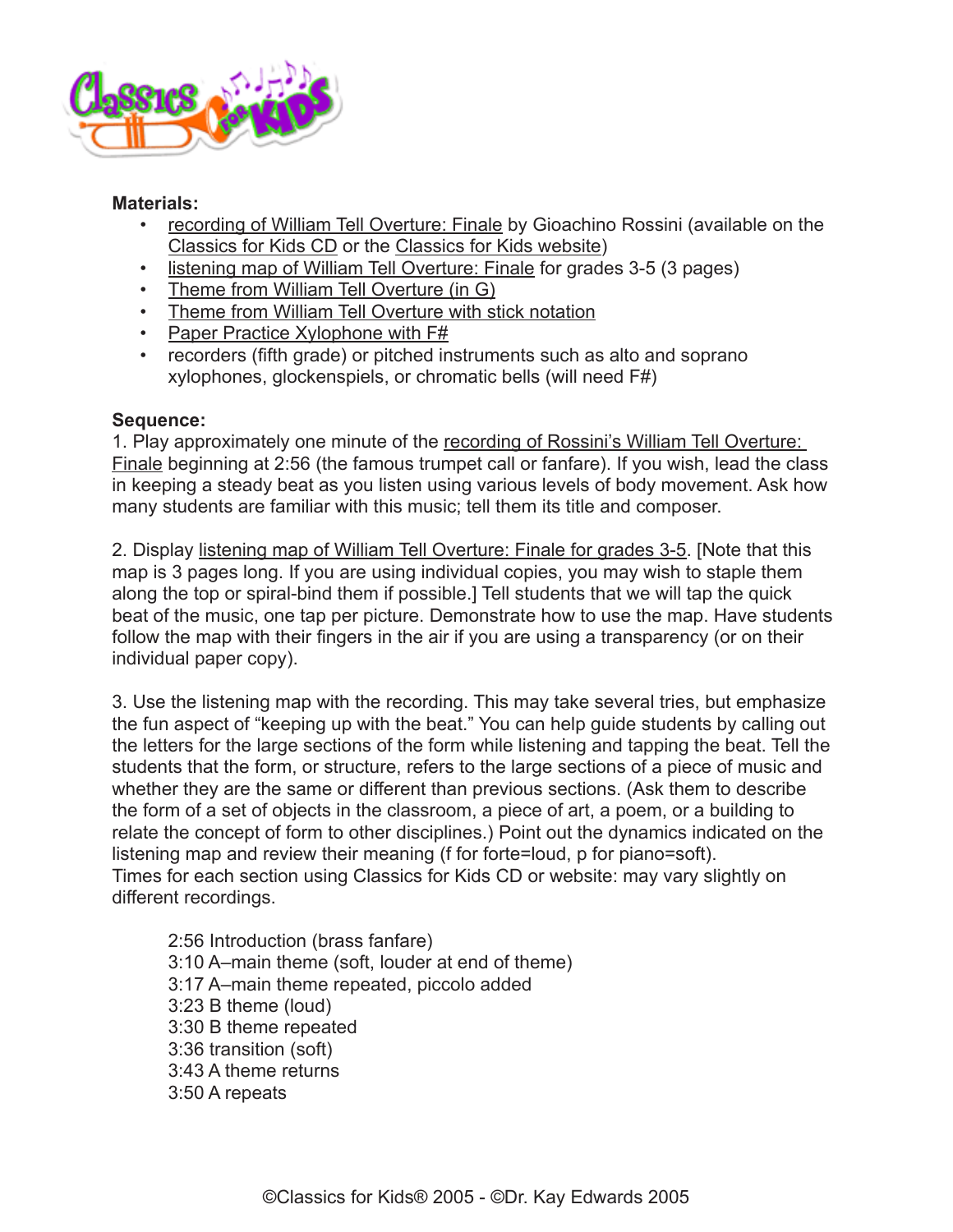

3:57 C theme (loud) 4:04 C theme repeated 4:10 D theme, violins (soft) 4:20 D theme, second section 4:34 C returns (loud) 4:40 C repeats 4:47 B returns (loud) 4:53 B repeats 4:59 transition returns (softer) 5:06 A returns 5:13 A repeats, instruments added 5:19 Ending, part #1 5:38 Ending, part #2 5:56-6:19 Coda, final ending

4. Tell students that now they will get to count and clap the most famous theme from this music. Display [Theme from William Tell Overture](http://www.classicsforkids.com/downloads/rossini/WlmTellforRecorder.pdf), first focusing on the rhythm. Count with *ti* for eighth notes and ta for quarter notes, using the Kodály approach (or another method of your choice). Explain the use of the first ending and point out that the repeat sign tells us to go back to the beginning and then to take the second ending.

5. Display [Theme from William Tell Overture with stick notation](http://www.classicsforkids.com/downloads/rossini/WlmTellStickNotation.pdf). Ask students to first find similarities and differences. Using the Kodály system, the rhythm is: *ti-ka ti, ti-ka ti, ti-ka ti-ti-ti*, repeated three times, followed by *ti-ka ta -i-ka-ti-ka, ti-ti-ti*. (Some Kodály teachers prefer *ti-ri-ti-ri* instead of *ti-ka-ti-ka*; or, use the system of your choice.) Have students count and clap the rhythm, using a sliding motion for the quarter note tied to a sixteenth note to show it is longer. If you wish, have students walk the rhythm at a slow tempo, stepping lightly for all notes except when sliding for the longer note. Tell students that this section is the part of the very famous main theme. [Listen to the recording again](http://www.classicsforkids.com/music/hearthemusic.php?id=21) (approximately 3:10-3:42).

6. Display the [Theme from William Tell Overture](http://www.classicsforkids.com/downloads/rossini/WlmTellforRecorder.pdf) again, focusing on the pitches. [Note to teacher: The theme is written in the key of G so that it is playable on recorder and Orff mallet instruments. The original key is E.] Ask students to find similarities and differences in the pattern of the melody. (The first and third phrases are the same) Sing the melody on "loo," beginning on the pitch D. Have students show the direction of the melody in the air in front of them (a melody elevator or "melo-vator").

7. In the key of G, go over the note names, noting the measures that are the same or nearly the same. Have students say the note names in rhythm as they practice "playing" the melody on the [Paper Practice Xylophone with F#](http://www.classicsforkids.com/downloads/rossini/PaperXyloBasicandFs.pdf). Go over the "sticking" you prefer (right hand or left hand). [Note: Most Orff-Schulwerk teachers advocate alternating the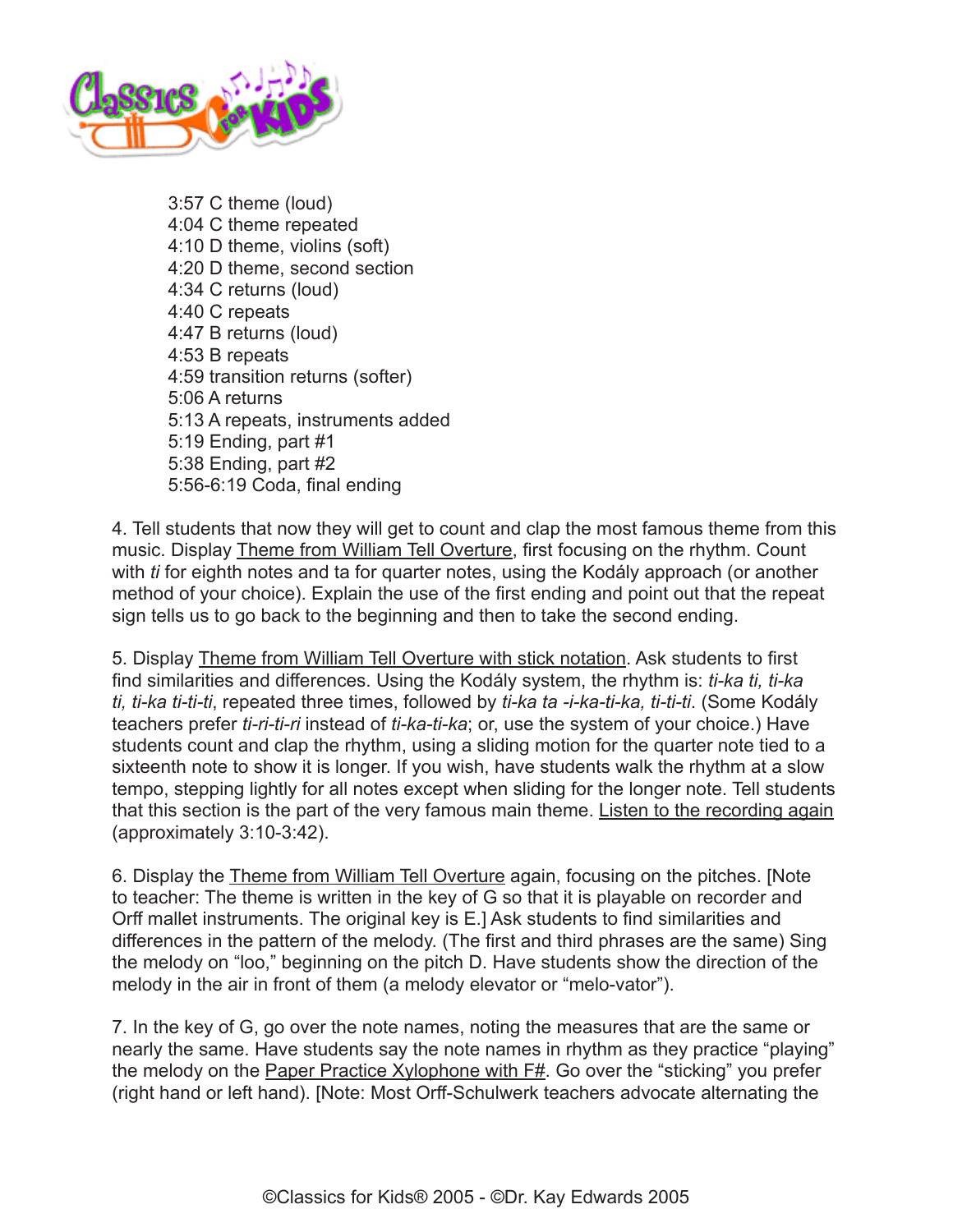

hands for repeated notes.] Fifth grade classes can learn to play the melody on recorders if deemed practical by the teacher (or, have students identified as gifted/talented in music learn to do this); if so, have students say the note names in rhythm while fingering the corresponding notes on the recorder.

8. After first practicing with fingers at the actual instruments, have students play the theme on pitched mallet instruments after setting them up to substitute F with F#. If you wish, all other bars may be carefully removed from the instrument.

9. Take turns so that all students have a chance to play using a very slow tempo. (If no mallet instruments are available, piano keyboards can be used.) Evaluate as a class and perform again, making improvements.

Closure/Questions: What parts of music did our listening map show? (beat, form, and some expression) What is the term for the main melody or musical idea of a piece of music? (theme) What note values did we learn (or review) today? (sixteenth notes) What was the name of the famous piece we worked with today, and who was the composer? (William Tell Overture: Finale by Rossini)

Assessment/Evaluation: Throughout the lesson, check for understanding and demonstration of steady beat, form, pitches and rhythm patterns, in-tune singing, and proper instrument technique, noting whether individual students were able to do so successfully. The following assessment may be used:

Sample Rubric for Performance Skill: All/Most of the Time Sometimes Not Yet Pitches played accurately

Rhythm played accurately and w/steady beat

Tonguing and correct fingering (recorder)

Played fluently at a slow speed

# **Extensions:**

- 1. Strive for a faster tempo in playing the Theme.
- 2. Listen to other selections from operas such as [Verdi's "Triumphal March" from](http://www.classicsforkids.com/music/hearthemusic.php?id=29)  *[Aida](http://www.classicsforkids.com/music/hearthemusic.php?id=29)* (on the Classics for Kids CD or website).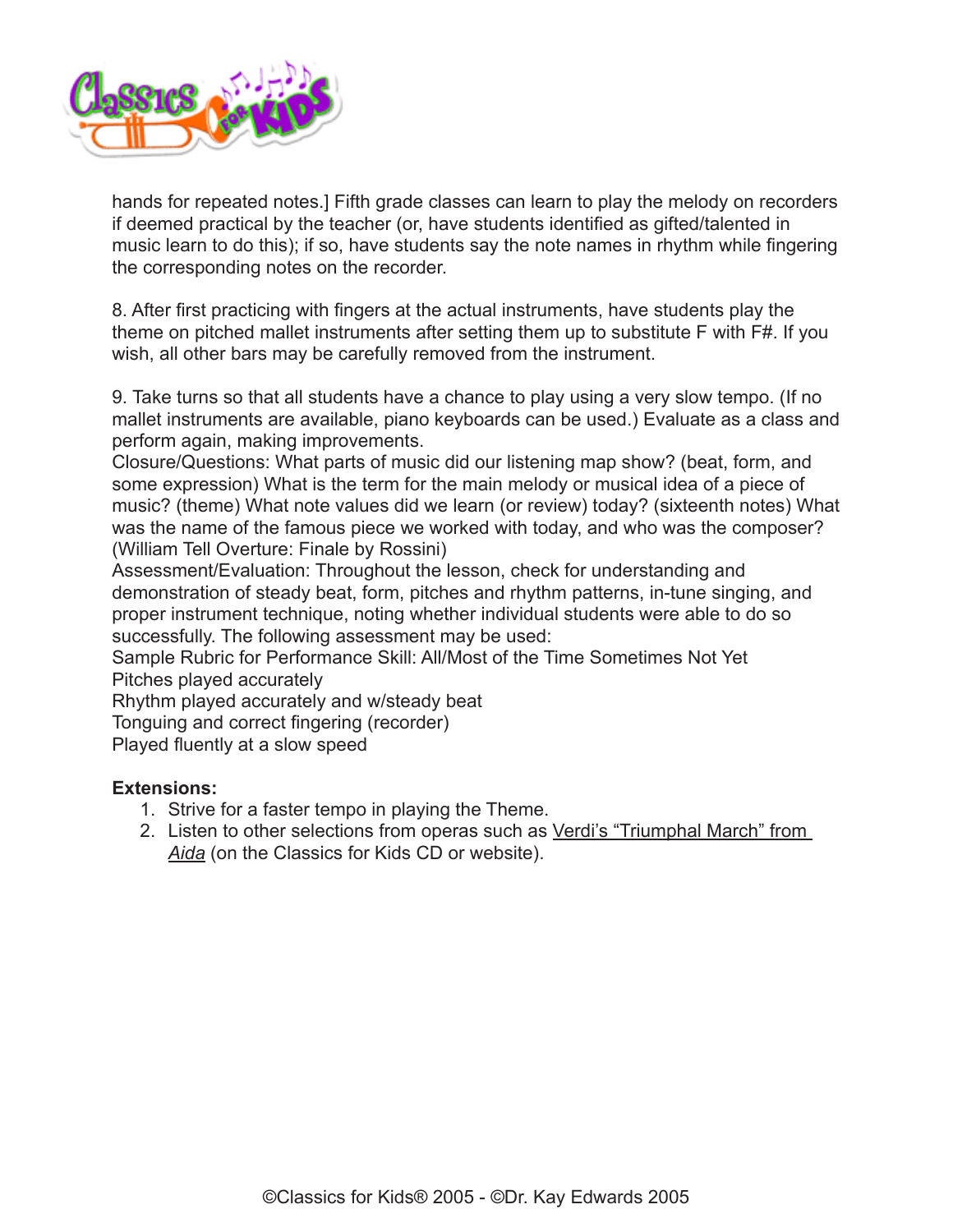

# **RHYTHM (Steady Beat, Fast Tempo); HARMONY MOVING, LISTENING, PLAYING, SINGING grades 3-5**

# **Lesson Plan #3: Harmony and History**

**National Std. #6:** Listening to, analyzing, and describing music.

**National Std. #1:** Singing, alone and with others, a varied repertoire of music.

**National Std. #2:** Performing on instruments, alone and with others, a varied repertoire of music.

**National Std. #3:** Improvising melodies, variations, and accompaniments (for Extension).

**National Std. #7:** Evaluating music and music performances.

**National Std. #9:** Understanding music in relation to history and culture.

### **Ohio Standards:**

- Historical, Cultural and Social Contexts. (Sing, listen, and move to music from various historical periods and by different composers; recognize how music and sounds are used in daily life, to express cultural aspects of things.)
- Creative Expression and Communication. (Students sing, play instruments, improvise, [compose, read and notate music]. Sing, alone and with others; play a variety of classroom instruments with proper technique; develop expressive qualities in performance, improvise simple phrases.)
- Analyzing and Responding. (Listen to varied repertoire and respond by analyzing and describing music using correct terminology; identify contrasting elements of music, fast/slow, dynamics; use musical terms; identify selected musical instruments; identify music written for specific purposes.)
- Valuing Music/Aesthetic Reflection. (Students demonstrate an understanding of why people value music and a respect for personal music preferences. They also evaluate their own response to music.)
- Connections, Relationships, and Applications. (Identify similarities and differences between music and other arts disciplines.)

# **Multiple Intelligences:**

Musical, Bodily-Kinesthetic, Interpersonal, Intrapersonal

Concept: A melody can be accompanied by harmony that is based on chords. Some common chords are built on Do and So(l).

Objective/Outcome: Students will use body motions and hand signals to show the chord changes of I and V, then play the chord roots on bass instruments. Students will learn the story of William Tell and biographical information about the composer Rossini.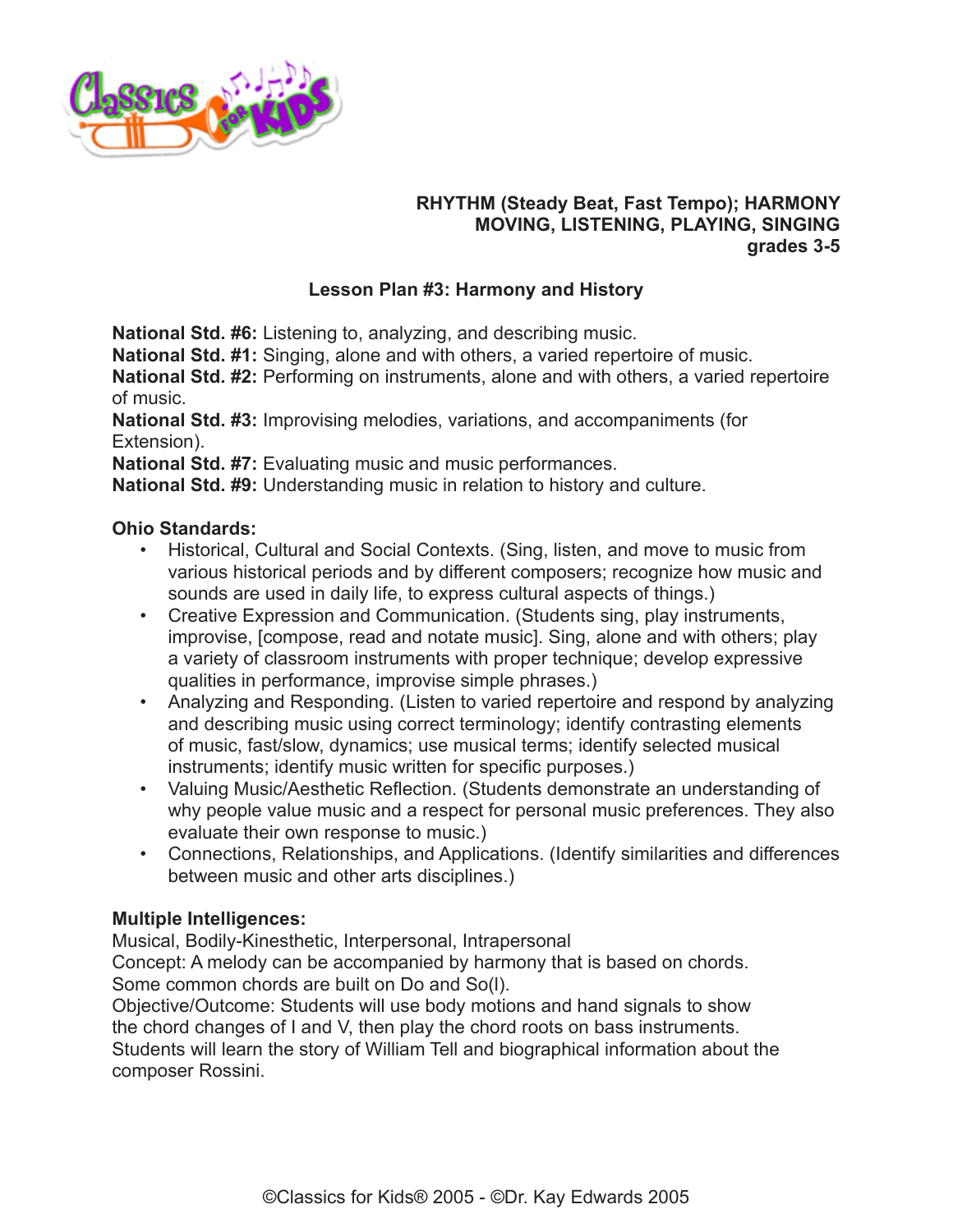

#### **Materials:**

- [recording of William Tell Overture: Finale](http://www.classicsforkids.com/music/hearthemusic.php?id=21) by Gioachino Rossini (available on the [Classics for Kids CD](https://secure2.convio.net/cpr/site/Ecommerce/390168608?VIEW_PRODUCT=true&product_id=1080&store_id=1101) or the [Classics for Kids website](http://www.classicsforkids.com))
- [Theme from William Tell Overture \(with chords\)](http://www.classicsforkids.com/downloads/rossini/WlmTellRecin2withChords.pdf)
- [biography of Gioachino Rossini](http://classicsforkids.com/composers/composer_profile.php?id=59)
- [picture of Gioachino Rossini](http://classicsforkids.com/composers/composer_profile.php?id=59)
- [story of William Tell](http://www.classicsforkids.com/activitysheets/February2004.pdf)
- bass xylophone(s), bass metallophone, contrabass bars or roto-toms/tuned drums for G and D (if available)

### **Sequence:**

1. Have students stand in circles of 4, 6, or 8, next to their partner (one large circle will also work). Explain that when they turn their backs to their partner, the new person they are now facing is their "corner" (like in square dancing). They will shake hands with their partner whenever they hear the G chord, and switch to shaking hands with their corner whenever they hear the chord change to the D chord. (If you wish, refer to these as I and V, or chords based on Do and So.) Practice playing these chords on the piano as students shake hands to the steady beat of each chord you play and change as you change.

2. Next, play the two chords in the exact sequence used in the [Theme from William Tell](http://www.classicsforkids.com/downloads/rossini/WlmTellRecin2withChords.pdf)  [Overture \(with chords\)](http://www.classicsforkids.com/downloads/rossini/WlmTellRecin2withChords.pdf): G Chord (6 times) – D Chord (2 times) – G chord (4 times) – D Chord (2 times) – G Chord (2 times). [Note that chords are to be played on each beat.] Check for understanding. If possible, emphasize the chords with the left hand playing the root of each chord. Play the sequence several times as students shake hands, asking the students if they can figure out the whole pattern or sequence, but not to give away their answers.

3. Have students return to their chairs or sit on the floor near you. Ask for volunteers who have figured out the sequence of how many of each chord occurred. To check the answers given, have the class sing the chord roots using [Curwen hand signs](http://www.classicsforkids.com/downloads/kodaly/KodalyHandSigns.pdf) for Do and low So as you play the piano in the sequence used (6–2–4–2–2) to discover the correct answer. Practice doing the hand signals at gradually faster tempi.

4. Get out the bass instruments available and have students practice playing a G and low D using the pattern they discovered. As they play, you can play the melody on the recorder or another melody instrument.

5. Play the first minute or so of [recording of William Tell Overture: Finale,](http://www.classicsforkids.com/music/hearthemusic.php?id=21) beginning at the brass fanfare at 2:56. [Times for each section using Classics for Kids CD or website; may vary slightly on different recordings.] Lead the class, showing the hand signals to match the fast tempo, "pulsing" to show each beat. Wait on the other sections of the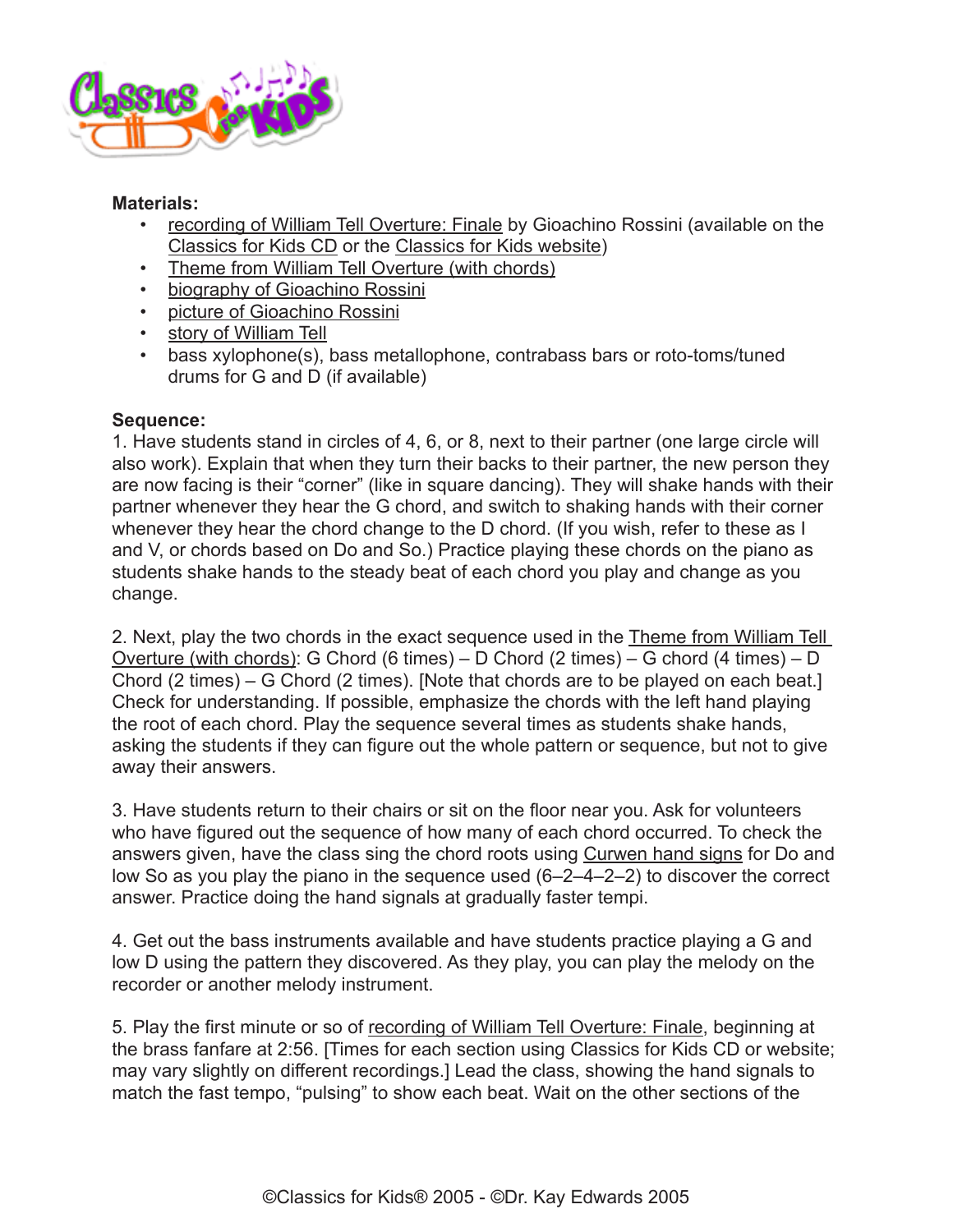

music (everyone can nod their head to listen and feel the beat) until the main theme returns at 3:43 and 5:06, and repeat the hand signals.

6. After you stop the recording, tell them that it is a very famous piece called the William Tell Overture: Finale (and that it was once used in a TV show called "The Lone Ranger"). (When you finish, you may choose to ask what it is about this music that people like, or what it is that they like. "Why did people like this music so much that they used it as a TV show theme song?" This can make a nice discussion.)

7. Have children gather on the floor near where you are sitting. Ask they have heard of the word legend. "What is a legend?" (a story that has been passed down for generations, and there is no way to know if it is true; a person can also be referred to as a legend). A legend is a type of story. The music you heard today is music written to be played right before an opera begins. "What is an opera?" (a play where all the words are sung) The music that is played right before an opera begins and the curtains open is called an overture. "What do think the purpose of an overture is, when the musicians play before the curtains open at an opera or a ballet?" (An overture sets the mood, introduces themes, prepares the audience for the upcoming music, and quiets the audience.) The opera is called William Tell, named after the main character in the story or legend. William Tell helped lead a revolt (a type of war) against a mean leader. Part of the legend is that the mean leader caught William Tell and his son, and told William that his son wouldn't be killed if William could use a bow and arrow and shoot the arrow through an apple placed on his son's head...and he did it! (Instead if you wish, you may use [The Story of William Tell](http://www.classicsforkids.com/activitysheets/February2004.pdf); scroll down the activity page to find this.)

#### **Closure/Questions:**

What part of music did we study today, melody or harmony? (harmony) How many different chords were used in the section of music we worked with today? (two, based on Do and Sol.) What famous piece of music did we learn about today, using our bodies and instruments? (William Tell Overture: Finale) What is a legend? (a story passed down) What is an opera? (a play where the words are sung) What is the famous legend about William Tell? (he had to shoot an arrow through an apple perched on his son's head in order to save his life) Which composer wrote this music? (Rossini)

#### **Assessment/Evaluation:**

Check for beat competency and correct usage of

mallet instruments. You may wish to use a rubric such as  $(student's)$ name) can do "all or most of the time," "some of the time," or "not yet." Check for understanding of the terms opera, overture, and legend. Have students write in a music journal about what they learned in class today.